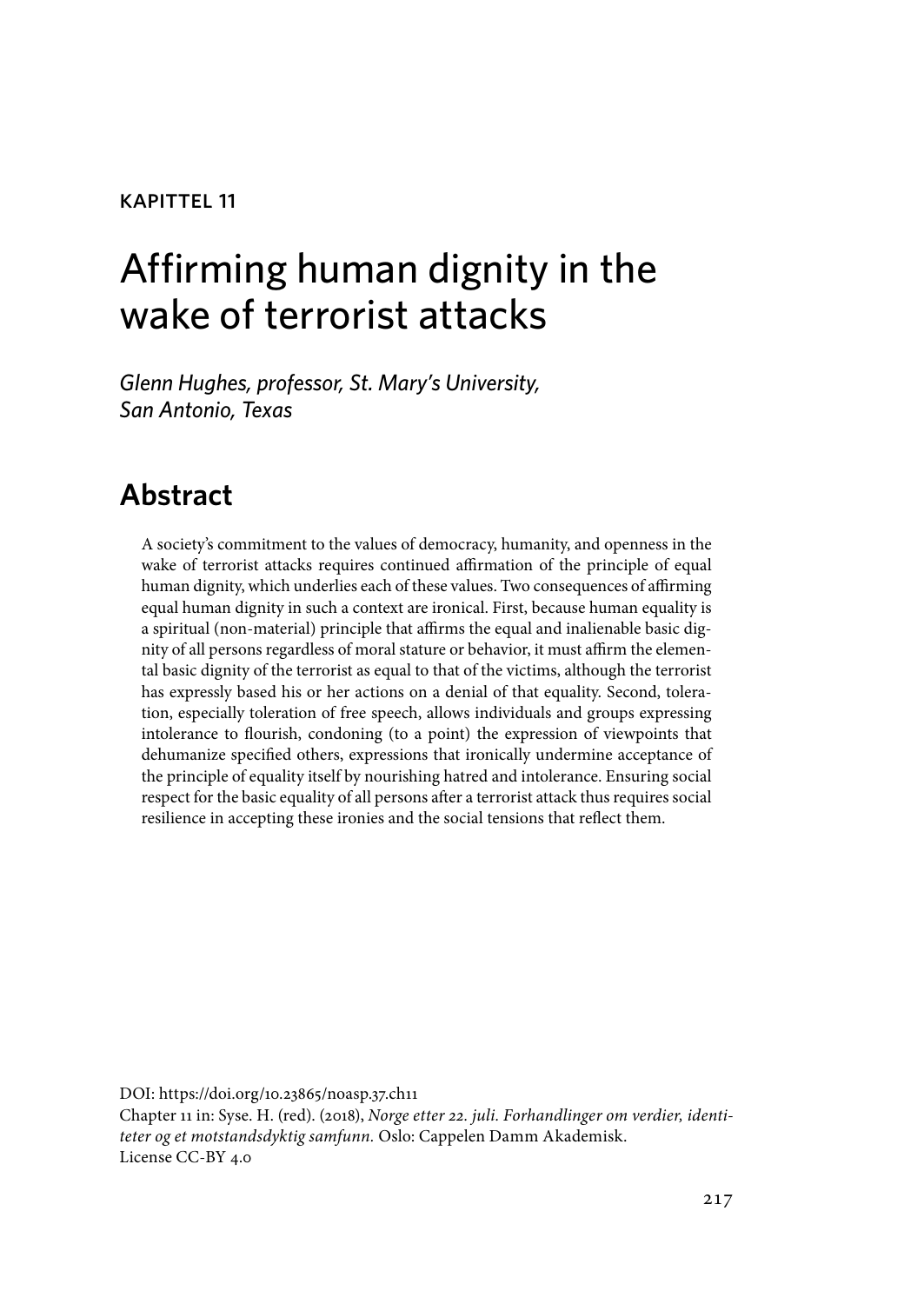#### **Introduction**

This essay is about the value and the difficulty of social commitment to the principle of universal human equality after the shock of terror. I will take as my starting point the events in Norway of July 22, 2011.

Two days after the terror attacks perpetrated by Anders Behring Breivik on that date, at a memorial service in Oslo Cathedral, Norwegian Prime Minister Jens Stoltenberg identified core values that Norwegians will never be shaken into abandoning as "democracy," "openness," and "humanity."1 I would argue that each of these values, understood as elements forming a society's self-constitution and operating as guiding principles for its policies and actions, is rooted in a more basic value: the value of recognizing and affirming universal human equality. For example, *democracy* is based on the idea that, as a matter of principle, all of a polity's citizens *equally* deserve to be included as participants in social or national self-governance. *Openness* in social affairs and communications reflects the conviction that tolerance, transparency, and freedom of speech properly guarantee *equal* opportunity for self-determination. And *humanity*, identified as a political value, denotes the idea that all citizens, as equally belonging to the human family, are *equally* deserving of humane treatment and consideration within society.

Consequently, if a society is to retain and strengthen its commitment to being a democratic, open, and humane society in the wake of acts of terror, it must continue to effectively affirm the founding value of universal human equality.

That said, there are some ironies inherent in such an affirmation – the term *irony* referring here to an incongruity or contradiction between an intention, or an anticipated order of things, and an actual consequence. I will first discuss two of these ironies, and then address the resilience required of a society that accepts and embraces them.

<sup>1</sup> Stoltenberg's speech in Oslo Cathedral concluded: "In the middle of all these tragic events, I am proud to live in a country that has stood firm at a critical time. I am deeply impressed by how much dignity and compassion I have seen. We are a small nation, but a proud people. *We will never abandon our values. Our reply is: more democracy, more openness, and more humanity.* But never naivety*.* No one has said it better than the AUF girl who was interviewed by CNN: 'If one man can show so much hate, think how much love we could show, standing together.'" (Batty, 2011). Emphasis added.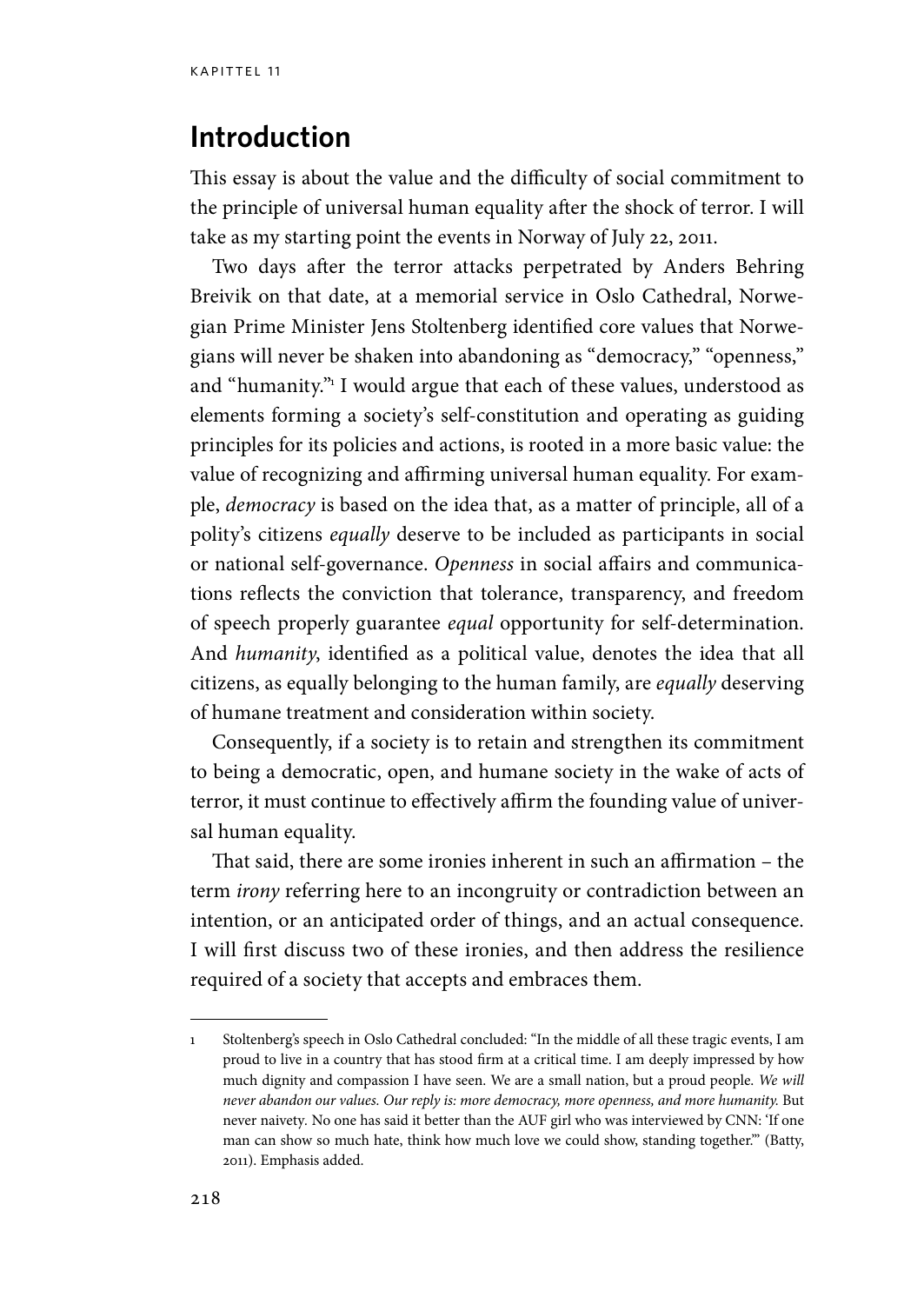# **Ironies**

A first irony comes to light through recognizing implications of the fact that human equality, as a universal principle, must be applied to even the most degraded persons because it functions as a *non-material* principle, unaffected by character or behavior. Human equality, that is, is not evidenced in, and therefore is asserted independently of, physical characteristics, psychological capacities, moral and intellectual achievements, and personal actions. To put it simply: there is no *concrete* or *empirically measurable* equality manifest among humans. "Human equality" therefore, to speak with philosophical precision, is the distinctly *spiritual* idea that persons share an equal, inalienable human worth, or dignity, with which they are endowed simply by virtue of being human, an inherent dignity that no person enjoys in greater measure than any other.2 The term "spiritual" here, it should be noted, is not a synonym for "religious," or meant to be suggestive of any specific religious commitment; it simply means (in line with a primary dictionary definition of the word) *that which is not physical, material, or temporal* – that which is *incorporeal*. Modern political conceptions of human equality and of equal human rights – such as those presented, for example, in the Universal Declaration of Human Rights [UDHR] (1948), the Charter of Fundamental Rights of the European Union (2000), the Helsinki Accord (1975), and the Basic Law of the Federal Republic of Germany (1949) – are grounded in the view that all persons are equal in this "spiritual" sense, in that each human existence enjoys, beyond any and all corporeal, mental, or temporal phenomena, an incalculable (or infinite) value, on the basis of which this existence is deemed irreplaceable. It is the recognition of this incalculable "spiritual" worth and irreplaceability that leads frequently, even among secular moral philosophers, to the affirmation that all persons have an equally "sacred" value (see Joas, 2013, pp. 49–64, 140–70); thus Kant, for example, speaks of "reverence" as "the only becoming expression" for describing apt appreciation of the value of human beings (Kant, 1964, p. 103).

<sup>2</sup> On the implicit presumption of a spiritual basis of inherent and inalienable dignity and rights in the *Universal Declaration of Human Rights* (1948) and other human rights documents, see Hughes (2011).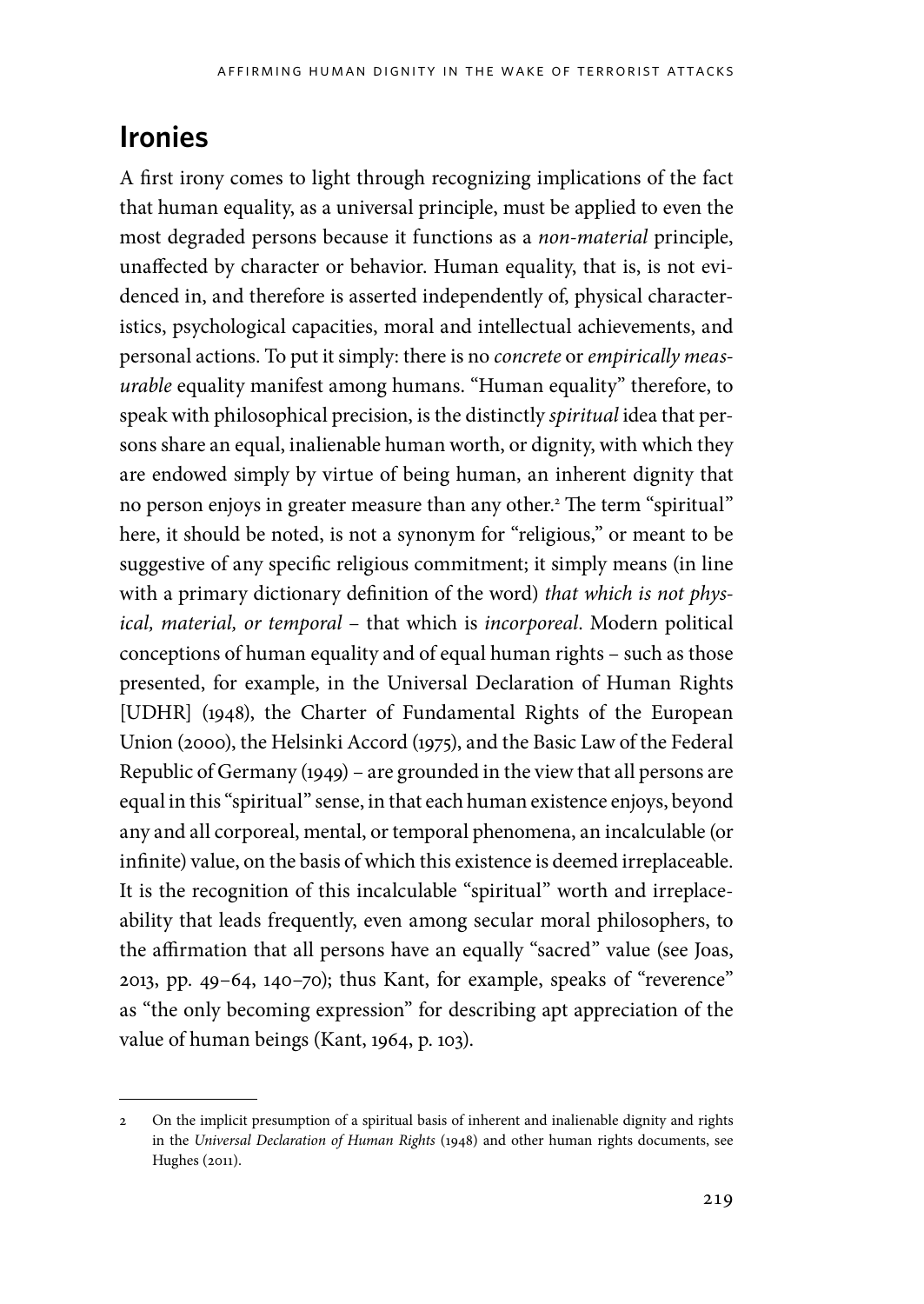The principle of human equality therefore affirms the terrorist to be an equally "revered" member of the overarching human "community of brothers and sisters" – which is, ironically, the very notion of community that *the terrorist has repudiated* through his or her actions. In the wake of an act of terror, the perpetrator no less than the victims is to be regarded, if the principle of human equality is to be upheld, as imbued with the "sacredness of personhood" – that is, as having incalculable value and being irreplaceable – and as having an *elemental* dignity *equal* to that of his or her victims. It is this basic dignity that properly protects the captured terrorist from being outcast to an "extra-legal" status and treated – say, through torture – as someone unprotected by a society's constitutionally established laws and rights (see Joas, 2013, p. 61). There follows the socially acknowledged "dignity" of a terrorist's right to trial by jury, to due considerations for self-explanation, and to respectful treatment in court – a respect notoriously exhibited, at the beginning of the trial in Norway of Anders Breivik in April, 2012, by the prosecutors and the counsel for the aggrieved shaking Breivik's hand at the start of the proceedings.

Obviously, to refer in this way to the terrorist's "equal basic human dignity" is not to suggest that the views or actions of terrorists are dignified. One must therefore distinguish two fundamental meanings of the term *dignity*. One meaning signifies a person's positive moral stature – a praiseworthiness, even a nobility, deriving from an admirable use of the distinctively human capabilities of free will, reason, moral discernment, interpersonal engagement, and self-transcending love. However, such *achieved* human dignity must be contrasted with what may be called elemental or *basic* human dignity. This is that basic dignity identified by a wide spectrum of national and international declarations, covenants, conventions, charters, and constitutions as the distinctive value or worth that belongs to all human beings *simply because they are human*. It is a dignity regarded as both *inherent* and *inalienable*, since it consists merely of the presence of elements and capacities that belong to personhood as such.3 Furthermore, in modern political instruments such as the United

<sup>3</sup> Distinguishing these two meanings of dignity leads to the need to distinguish between two types of *respect* for human dignity. Alan Gewirth, for example, distinguishes what he calls "necessary respect," which consists in "an affirmative, rationally grounded recognition of a status that all human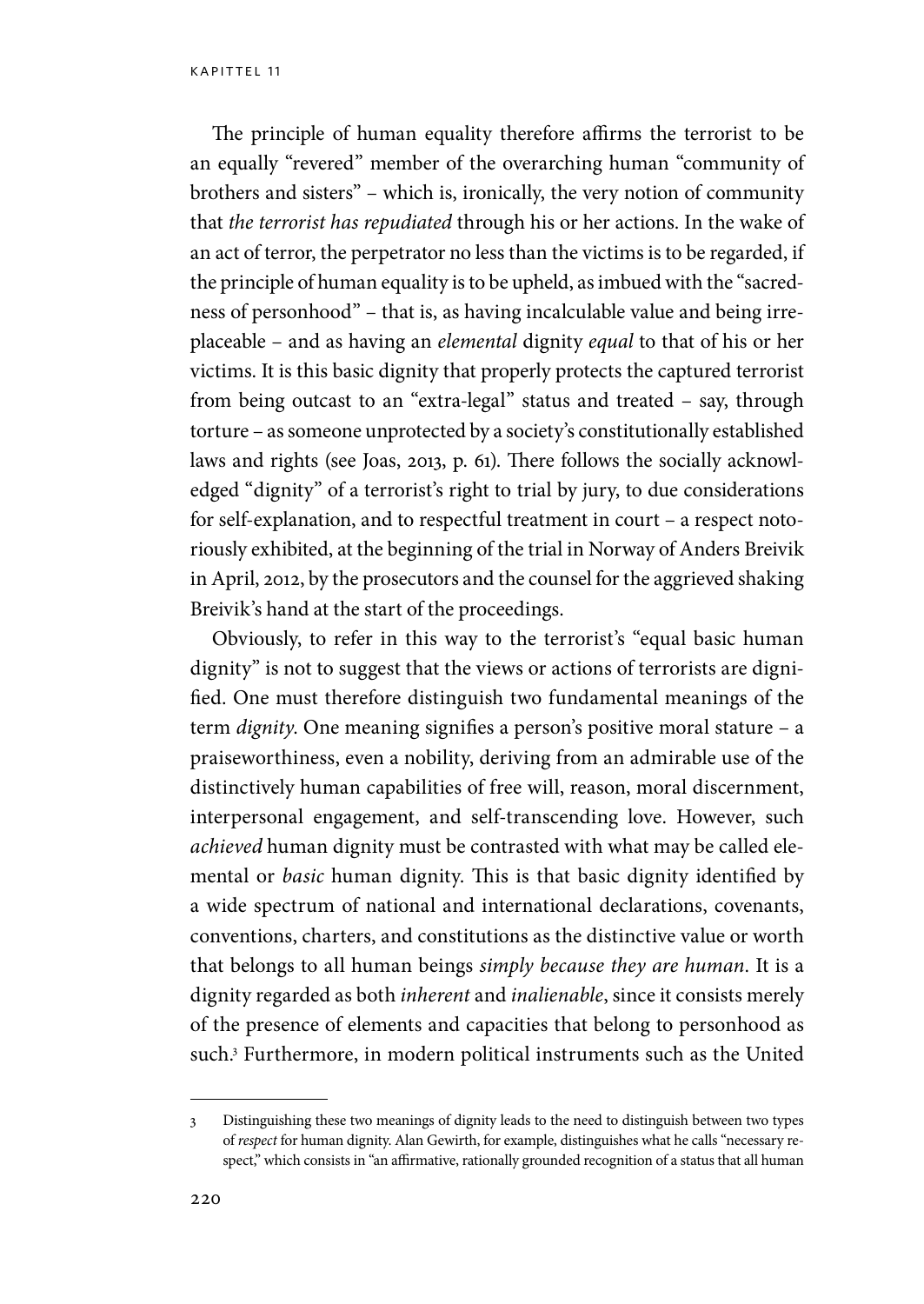Nations' *International Covenant on Civil and Political Rights* and *International Covenant on Economic, Social, and Cultural Rights* (both 1976), the United Nations' *Convention Against Torture* (1975), and the *Helsinki Accord* (1975), human rights are understood to *derive* from this equal basic, inherent dignity, since rights are the protections, opportunities, and obligations understood to be necessary for distinctively human capacities to flourish. As long as a person is alive, this basic dignity remains, no matter how corrupt, degraded, vicious, or reprehensible his or her actual outlooks, character, or actions may reasonably be judged to be. It cannot be negated or destroyed by any means whatsoever; nor can it ever become a dignity that is "less than equal" in relation to that of other persons.

Now, if one asserts that people are "equal in dignity," and thus "equal in rights," on the basis of a supra-physical and supra-psychological measure of evaluation, such an assertion can be philosophically defended only by affirming that the equal value of all humans presumes the *participation* of all persons in some kind of *transcendent* source of value. Each of these terms requires definition.

The term *transcendent* denotes a dimension of reality not intrinsically conditioned by the limitations, contingencies, changeability, and transience of the spatiotemporal universe.

*Participation* is used here in a philosophical sense corresponding to the Thomistic<sup>4</sup> term *participatio*, meaning "to share or partake in the nature of something." It refers in this case to human conscious existence as an act or process that shares the same substance with a transcendent reality and value from which it derives and which it reveals. Or, to put it another way, it refers to the fact that there is a transcendent reality that *co-constitutes* human conscious existence "through being present in it" (Voegelin, 1990, p. 90). This fact of personal participation in a transcendent reality and value, in an absolute value beyond variability and perishability, is philosophically the only guarantee of the validity of the notions

beings have by virtue of their inherent dignity," from "contingent respect," which consists in the favorable appraisal of a person's accomplishments and moral development. Gewirth (1992), p. 17.

<sup>4</sup> By "Thomistic term" is meant that the term is known from the philosophy and theology of Thomas Aquinas (1225–1274).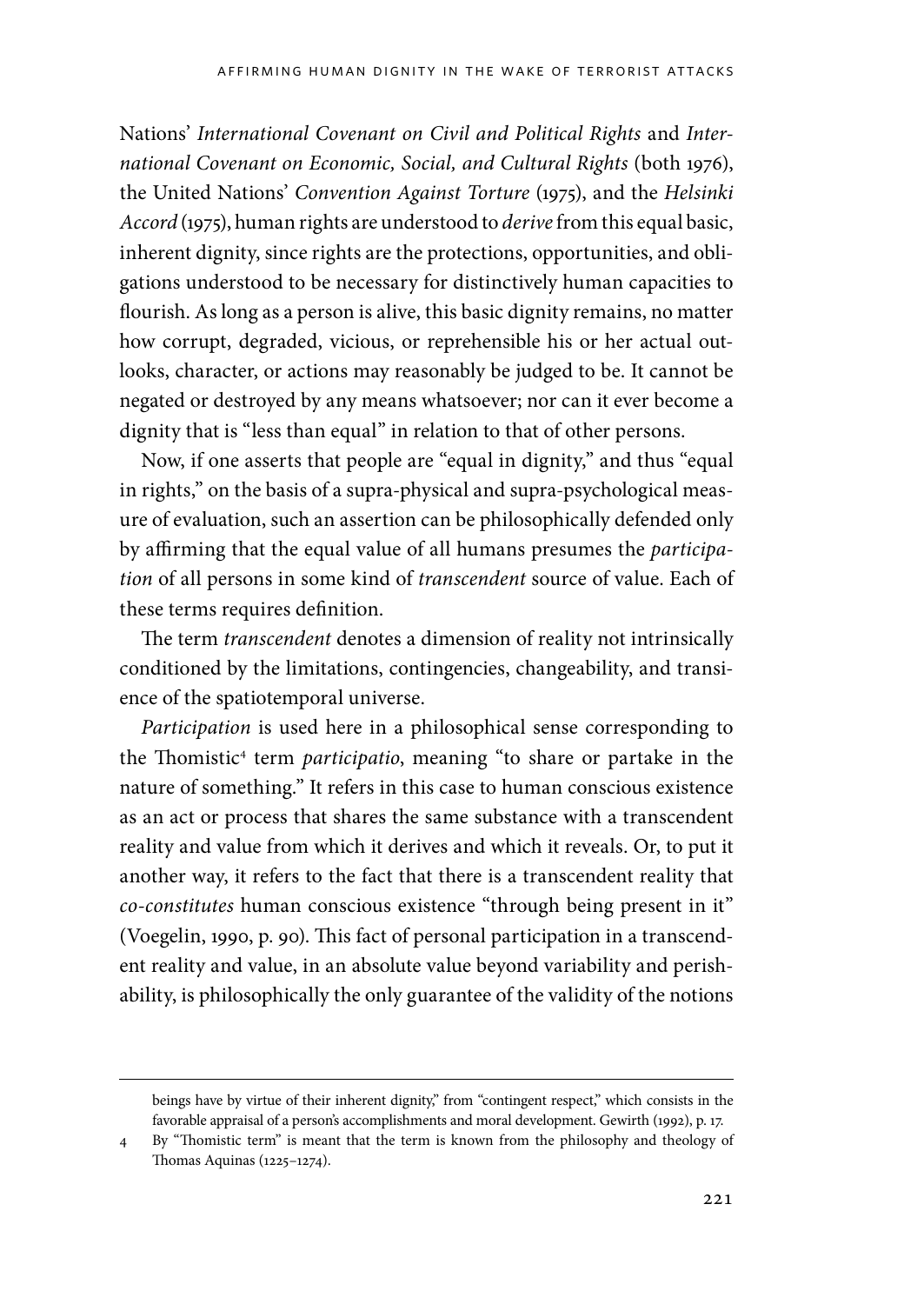of both equal basic worth and equal human rights.5 As Jacques Maritain has stated the point: "[A] person possesses absolute dignity because he is in direct relationship with the absolute" (Maritain, 1971, p. 4). This relationship of participation is what gives basic dignity and rights their complete metaphysical independence from all differences of race, ethnicity, nationality, gender, age, physical condition, psychological capacity and disposition, worldview, and character-formation.

So when, after undergoing the shock of a terrorist attack, a society resists the temptation to become less open and less inclusive – does not, for example, restrict the freedoms of some persons in an effort to ease the tensions of diversity and disagreement – and instead responds by exhibiting a commitment to, in Stoltenberg's words, "*more* democracy, *more* openness, *more* humanity," it not only reaffirms a commitment to the principles of human equality and of universal inclusion of persons in the human family, but also implicitly affirms the fact that all persons are grounded in a common transcendent *source* of personal value, a spiritual reality that both transcends and embraces all personal differences.

A central component in the display of such a commitment will be a refusal on the part of a society's members and representatives to engage in discourse or to adopt policies that degrade or dehumanize certain specified "others." These "others" might include persons identified on the basis of ethnicity, nationality, race, or religion; political opponents; proponents of certain ideologies; and of course terrorists. After a terror attack, there is inevitably an impulse to demonize and dehumanize the agents of terror, along with all the members of whatever group they claim to represent or appear to represent – to re-enact in reverse the dehumanizing attitudes of the terrorist toward his or her victims. But since terrorists, too, remain members of the human family, they cannot be demoted to the status of a "non-person" and excluded from the system of laws that protects a person's rights without some damage not only to the fabric of

<sup>5</sup> On the notion of *transcendent value*, and on its relation to, and status as the ontological ground of, the value of persons, or *personal value*, see Lonergan (1972), pp. 31–32, 115–16. "Absolute" = ab-solute; i.e., non-dissolvable.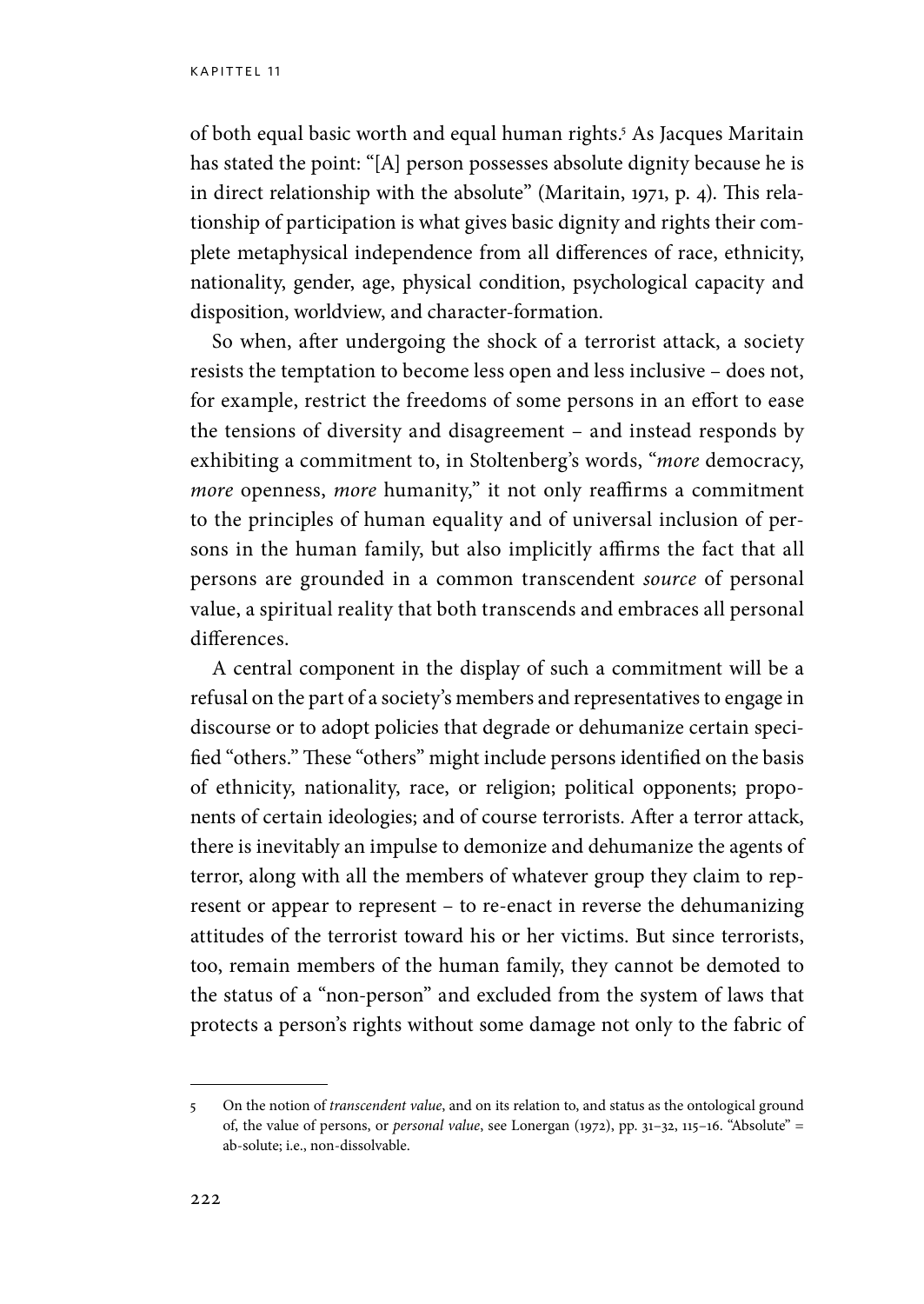social commitment to the principle of equality, but to the sense – which must always be promoted in a democratic and open society – that every person, no matter how deranged his interpretation of things and repulsive and degraded his actions, can only excommunicate himself from reality so far, since *personhood* always retains its participation in the transcendent reality and value from which it ontologically derives. Ironically, then, the terrorist who intentionally outrages the principle of human equality must be acknowledged by such a society as retaining an elemental dignity equal to that of all other persons.

There is a second irony to be found in a society's commitment to the principle of human equality after the shock of terror. This irony arises from a society's dedication to the value of *openness*, as actualized in policies reflecting the principle of tolerance and, especially, in laws that guarantee freedom of speech. The irony is that such toleration and protection are the conditions for the *nurturing and expansion* of intolerance to the degree that they create a culture in which can *flourish* expressions of intolerant disrespect for groups identified on the basis of ethnicity, nationality, race, gender, sexual preference, religious affiliation, political outlook, or any other marker that can be used to demote a specified part of humanity to the category of a humanly unequal, or even "sub-human," other. The right to freedom of speech, which constitutes one of the core values of a democratic and open society, condones, up to a point, spoken and written statements and arguments that attack the principle of human equality itself. This irony is particularly acute in the functioning of social media – internet-based and mobile, device-based communications between individuals and communities – which in principle advance the political realization of equality by granting each citizen with access to technology a public "voice" but which at the same time allow for many of these voices to denounce, explicitly or implicitly, human equality, equal rights, or equal opportunity.

Freedom of speech, even in the most open and democratic of nations, is not absolute. Libel and slander, open public broadcast of obscene material, certain types of pornography, speech intended to create unnecessary fear or panic – all of these, and other speech-actions, visual expressions, and writings, broach the limits of legally accepted discourse or actions.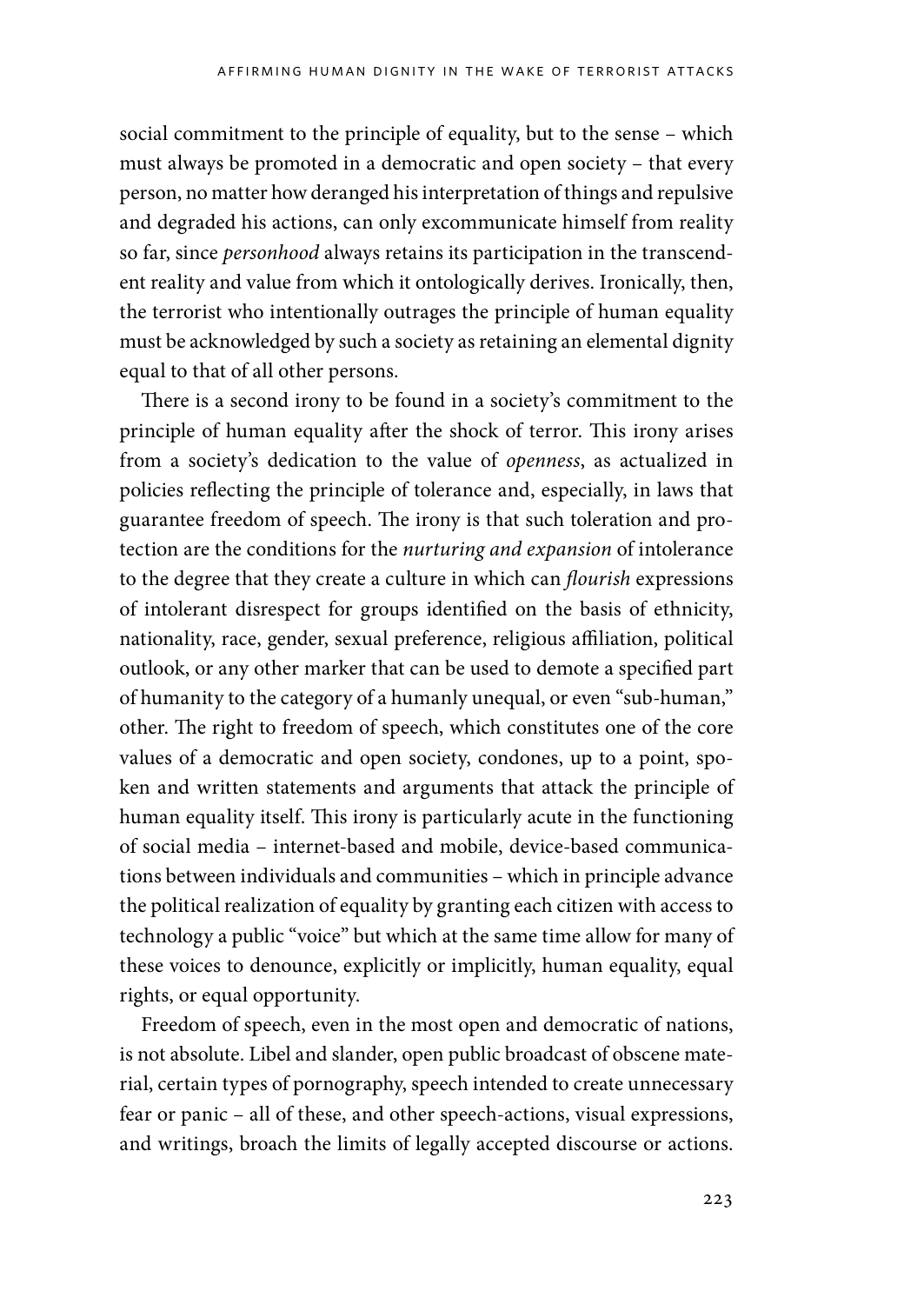Most relevant to our topic, open societies forbid what is generally called "hate speech." Broadly defined, hate speech includes writing, speech, displays of symbols, or conduct that expresses contempt for, denigrates, or incites hatred, prejudice, or violence against any specified group or individual. Chapter 13 of Norway's General Civil Penal Code, for example, outlaws any public utterance of "discriminatory or hateful expression," the latter being defined as any public expression that either threatens or "insults" anyone, or incites "contempt" for anyone, due to such factors as ethnicity, skin color, religion, or sexual preference (Section 135a). It also forbids "publicly insult[ing]" or "show[ing] contempt" for any creed whose "practice is permitted in the realm ..." (Section 142). Such laws are certainly more stringent than those in the United States. With respect to so-called "hate speech," United States case law deriving from interpretations of the Constitutional protection of freedom of speech has tended toward limiting only language aimed at direct incitement of violence. But in fact, although the Norwegian laws just cited are stricter in their prohibitions, they are not typically enforced except in cases where speech, again, is interpreted as a direct incitement to violence. This is understandable, as Norwegian like American society is dedicated to freedom of speech as a crucial component of *effective* openness, where the value of openness is based on two fundamental convictions regarding the human good. The first conviction is that repression or censorship of a person's expression of opinions – however contrary to broadly accepted social values they may be, or however insulting to a particular group – constitutes the infringement of a basic human right, that of freedom of expression. The second conviction is that political and legal protection of an open "marketplace of ideas" is the soundest means of assuring that genuinely rational discourse and the expression of enlightened moral viewpoints will effectively counterbalance and to some degree disempower irrational discourse and immoral viewpoints.<sup>6</sup>

<sup>6</sup> The phrase "marketplace of ideas" was first used by Justice William O. Douglas in a U.S. Supreme Court decision of 1953, though the metaphor first appears in John Stuart Mill's *On Liberty* (1859). The idea that a free and open "exchange" of ideas would facilitate the discovery and ultimate dominance of truth pervades the thinking of major writers of the Enlightenment (e.g., Kant) and the Reformation (e.g., Milton).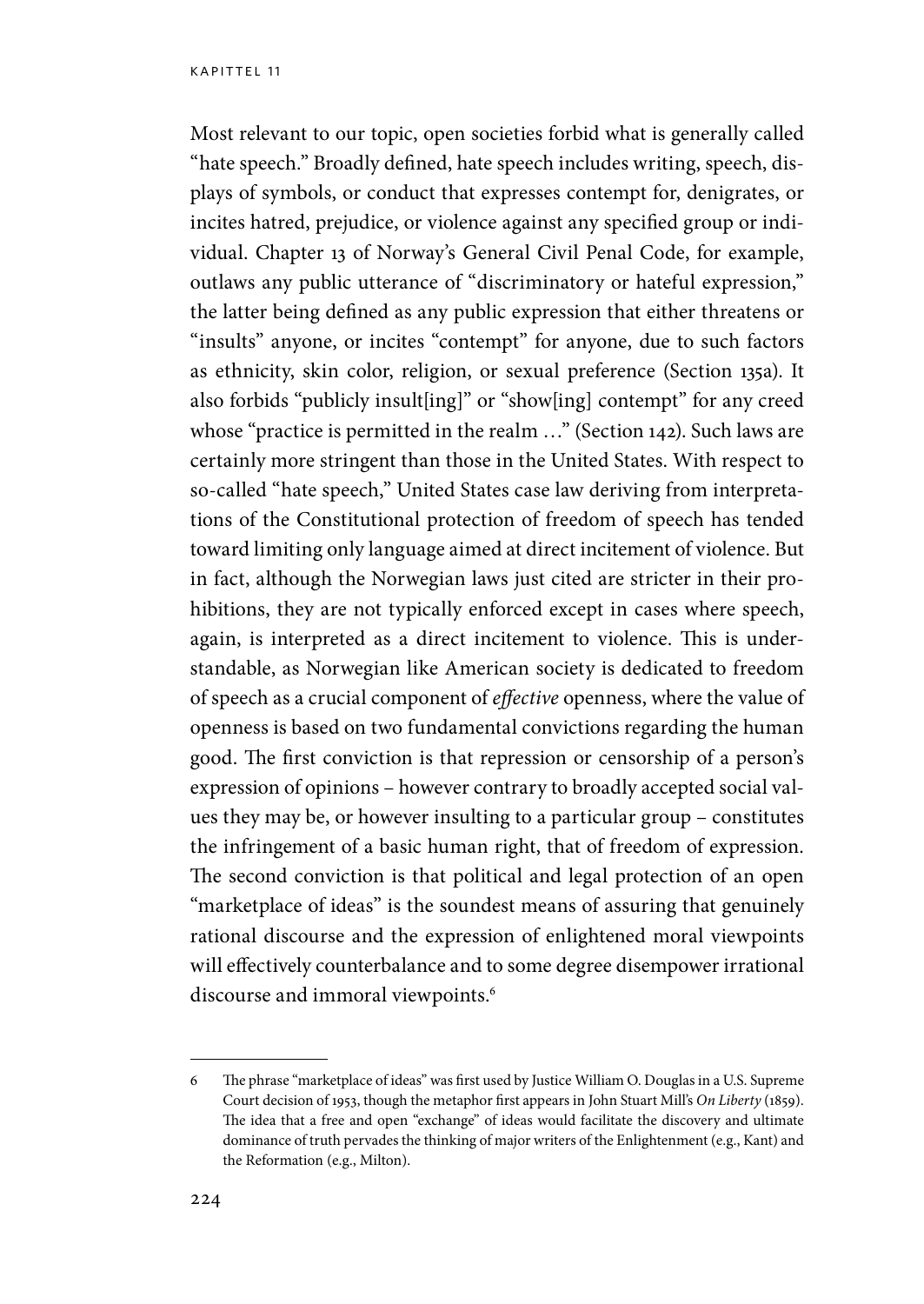Generally speaking, then, there is no alternative, for a society committed to upholding the values of "democracy, openness, and humanity," to allowing the public expression of racist, sexist, and xenophobic outlooks; of ethnic or religion-specific slurs; of the notion that inclusive immigration policies are immoral; or of the view that policies of "multicultural tolerance" are harmful and destructive of the body politic and so should be abolished – as long as these expressions are not interpretable as direct incitements to violence or lawless action. An *open democracy* must therefore tolerate widespread public expression of messages that are *anti-democratic and expressly intolerant*, whose principal purpose is to disrupt and, if possible, destroy the conviction that humanity is a universal community of brothers and sisters endowed with equal basic dignity, each of whom should enjoy equal rights of opportunity and self-determination and legal protection from those who would restrict their freedoms.7

### **Resilience**

Any society that, after a terrorist attack, successfully safeguards and exhibits allegiance to political values founded on the principle of basic human equality will have to exhibit resilience in many respects. One aspect of this resilience will entail recognizing and accepting the two ironies just described: 1) the irony of embracing the personhood of the terrorist as equally sacred as the personhood of his victims despite his or her violent rejection of the principle of human equality; and 2) the irony that effective political loyalty to the principle of equality encourages the flourishing of public expression of opinions that show contempt, and seek to destroy respect, for that very principle.

What, then, would help enable a society to develop, sustain and exhibit this particular type of resilience, to accept these ironies, or more carefully put, to accept and embrace the *inescapable social tensions* that embody

<sup>7</sup> See, in this regard, the essays in Hare & Weinstein (2009). A careful study of the character of "hate speech" laws in liberal democracies, and their enforcement, would illuminate the unique circumstances of certain countries where historical and situational peculiarities have led to reasonable restrictions on "free speech," such as the German Criminal Code's outlawing of symbols or expressions associated with the Nazi Party (identified as an "unconstitutional organization"), such as the swastika, the "Heil Hitler" greeting," and the *Horst-Wessel-Lied*.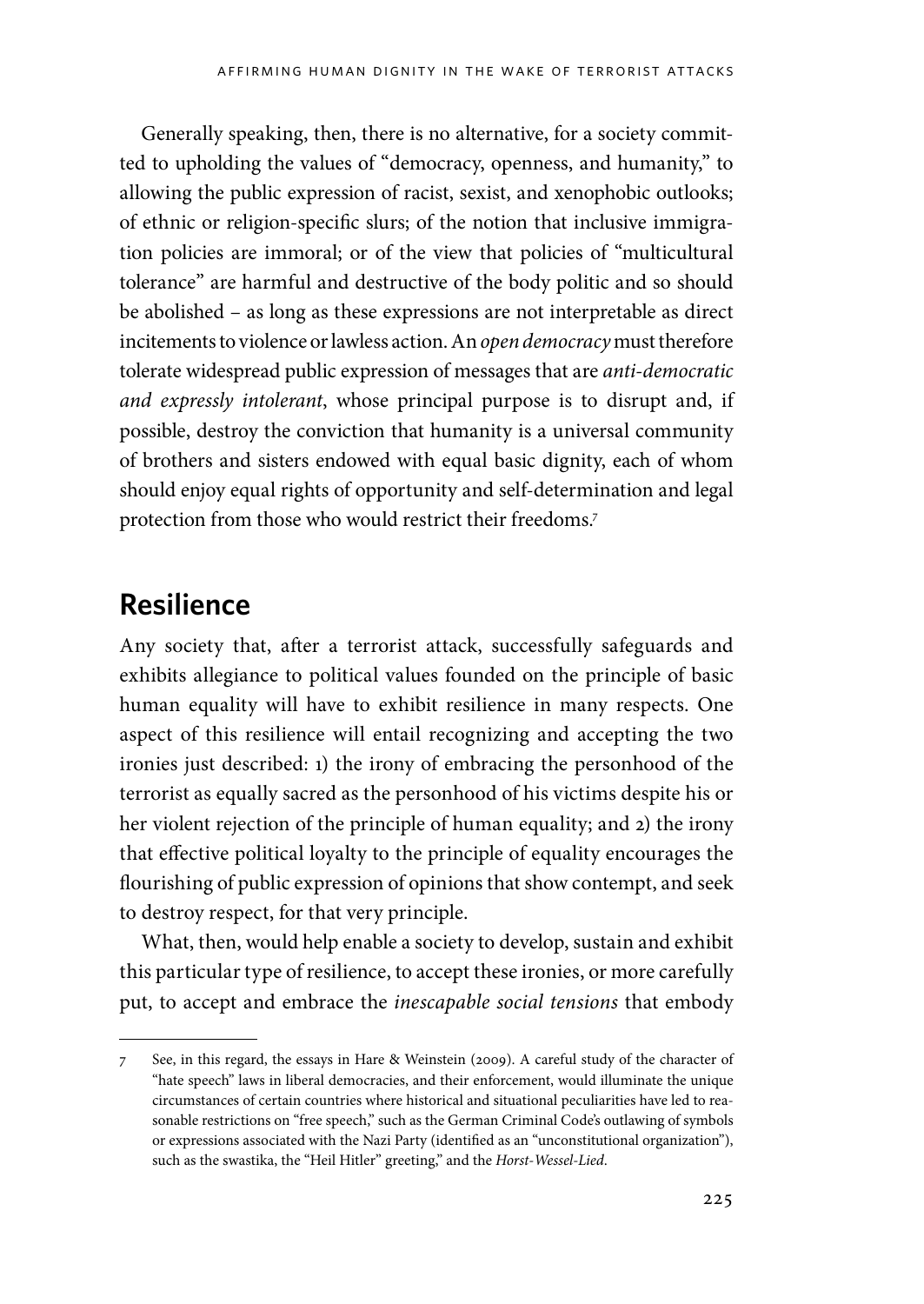and reflect them? Let me suggest two factors that, in my view, might play a major role.

First, safeguarding a society's commitment to the principle of human equality after the shock of a terror attack would be aided by the explicit espousal by governmental and other social representatives of a dedication to recognizing that the basic dignity of all persons derives from their being *participants in a truth and value that is timeless* – or, as Vaclav Havel once put it, that human equality and human rights have their origin in "the dimensions of the infinite, and of eternity" (Havel, 1995). $^8$  This would be especially important when terrorist attacks are religiously motivated – because a terrorist who commits mass murder under the banner of being a Christian "holy warrior" or "crusader" (as Anders Breivik did), or, for another example, in proclaimed allegiance to the holy cause of Islamic *jihad*, inevitably invites from some persons a reaction that identifies the embrace of any notion of the transcendent and the "sacred" as intrinsically harmful, as leading of itself to intolerance and violence. There is a post-Enlightenment stream of thought, in our day well represented by the "New Atheists" Sam Harris and Richard Dawkins, that links any commitment to a transcendent, absolute reality with irrationality and illiberal violence (Harris, 2005; Dawkins, 2008).

This linkage can seem compelling, since commitment to one or another religiously understood "absolute" has so commonly functioned as a goad to, justification for, and rationalization of violence and terror. However, a little reflection makes it clear that a conviction that existential commitment to a transcendent, absolute value is *in and of itself* the cause of a person's engaging in the violence of terror is a diagnostic blunder. It is not faith in a transcendent reality that causes intolerance and violence; if it did, Mother Teresa and Martin Luther King, Jr., would have been violent. But the diagnostic error that identifies affirmation of transcendent reality as the *cause* of the terroristic violence of a self-proclaimed "holy warrior" like Breivik is not merely inaccurate, but socially dangerous – because it makes it difficult for people who ascribe to it to recognize that

<sup>8</sup> This affirmation, characteristic of Havel, was made in a speech delivered at the inauguration of the Human Rights Building in Strasbourg, which houses the European Court of Human Rights.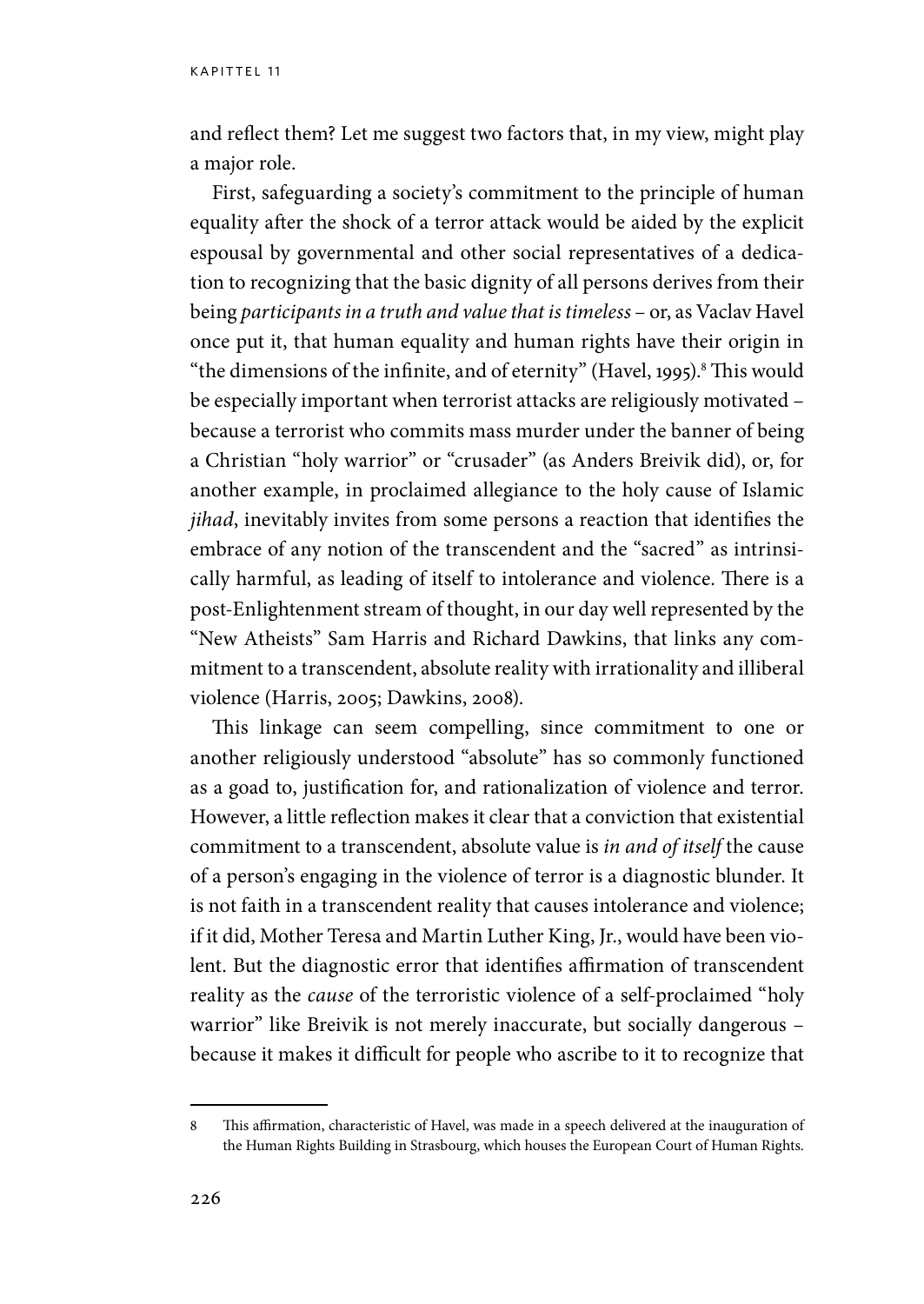human equality is a spiritual, and not a corporeal, truth, and cannot be valid unless all persons are ontologically rooted in a transcendent value that makes itself manifest in the infinite and incommensurable dignity or worth of each person. In fact, to the degree that this spiritual fact is not obscured, but *iterated and made intelligible* by representative political and social voices, a society committed to the values, cultures, and institutions of democracy will be strengthened; because such voices – as, for instance, that of Vaclav Havel – express clearly what the four main authors of the Universal Declaration of Human Rights understood perfectly well: that a rigorous affirmation of universal equality and rights presupposes, *if only by implication*, an unchanging and transcendent basis (Hughes, 2011, pp. 3–9, 15–17).

Such a strengthening, though, however successful, would never be able to eliminate the voices of those who distort some idea of transcendent reality to serve visions of intolerance that dehumanize selected groups – no more than a democracy would ever see the disappearance of those who condemn openness and equality on the basis of some *secular* creed or vision. For in every society, there will be those who are drawn toward intolerant and hateful attitudes that they understand to represent the religious *or* the secular worldview or mission with which they identify. After all, humans are free; and freedom will always, in some, find exercise in turning away from sound rational and moral discernment toward interpretations of self, society, and world grounded in bias and oversight, selfishness and self-aggrandizement, fear and anxiety.

The principal reason why this is so, why "the biased will always be among us," is that, first, the majority of people will always not only be disturbed by injustice and disorder in social and political life, but will seek to understand their causes; and, second, a number of these will always become convinced that they have identified the *primary* cause of injustice and disorder *in the very existence of specified "others*.*"* These "others" will then be conceptually and rhetorically isolated – through speechifying, partisan journal and "news" outlets, and now especially through social media – as the troublemakers, the malefactors, the disrupters of comity, the subverters of justice. The desire to be confident that one knows the *source* of society's imperfections and evils, and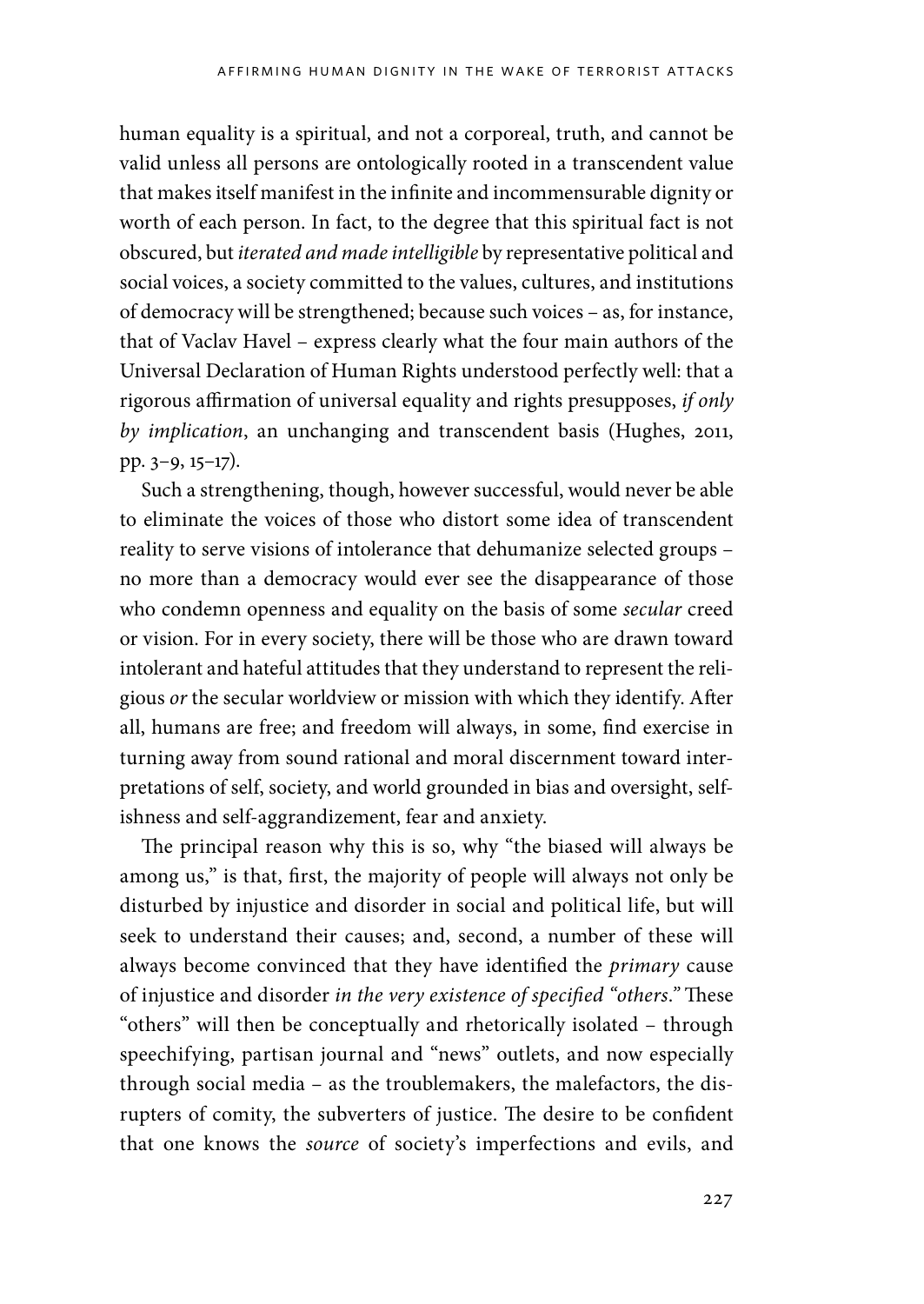through this identification to have then worked out the *solution* to ridding society of its problems, will always for some be too strong a desire to resist. For the human heart longs for certainty, and for the feelings of safety and freedom from anxiety that are provided by a sense of certitude about ultimate truths and values. So for some, a simple diagnosis and a simple solution is adopted: the problem is specified "others"; and consequently these others – whether identified as Jews, Muslims, Protestants, Catholics, unbelievers, Marxists, the bourgeoisie, conservatives, liberals, men, women, homosexuals, multiculturalists, Serbs, Croats, Greeks, Turks – you name it – must therefore be resisted, disempowered, suppressed and excluded. Moreover, to temperaments drawn not only toward such simplistic conceptions of social good and evil, but also toward a passionate sense of obligation to *assist physically in the defeat of* the specified sources of injustice and disorder, the use of violence will frequently appear to be justified.

It is an elementary psychological truth that judgments dividing the moral world into a good "us" and an evil "them" will *always* remain attractive, and will *always* be embraced by some, because the difficult alternative – for those who care deeply about social order and justice – is too existentially challenging. This alternative is to acknowledge a truth expressed with clarity by Alexander Solzhenitsyn: "[T]he line separating good and evil passes not through states, nor between classes, nor between political parties either – but right through every human heart – and through all human hearts" (Solzhenitsyn, 1975, p. 615). To recognize and accept this truth means to acknowledge four elementary facts: first, that each person, oneself included, is flawed in moral outlook and accomplishment; second, that to gauge the moral quality or culpability of the motives, feelings, or thoughts of another human being is an extraordinarily difficult task; third, that the disorder and injustice in every society derives, primarily, from the *general human tendency* to engage in hasty, blind, or irrational judgments and irresponsible actions; and fourth, that the ideal of a "pure" or "purified" society, where injustice and disorder exist on such a limited scale that they are not a significant feature of the polity, is unrealizable. The most important implication of the truth articulated by Solzhenitsyn, and the deepest of political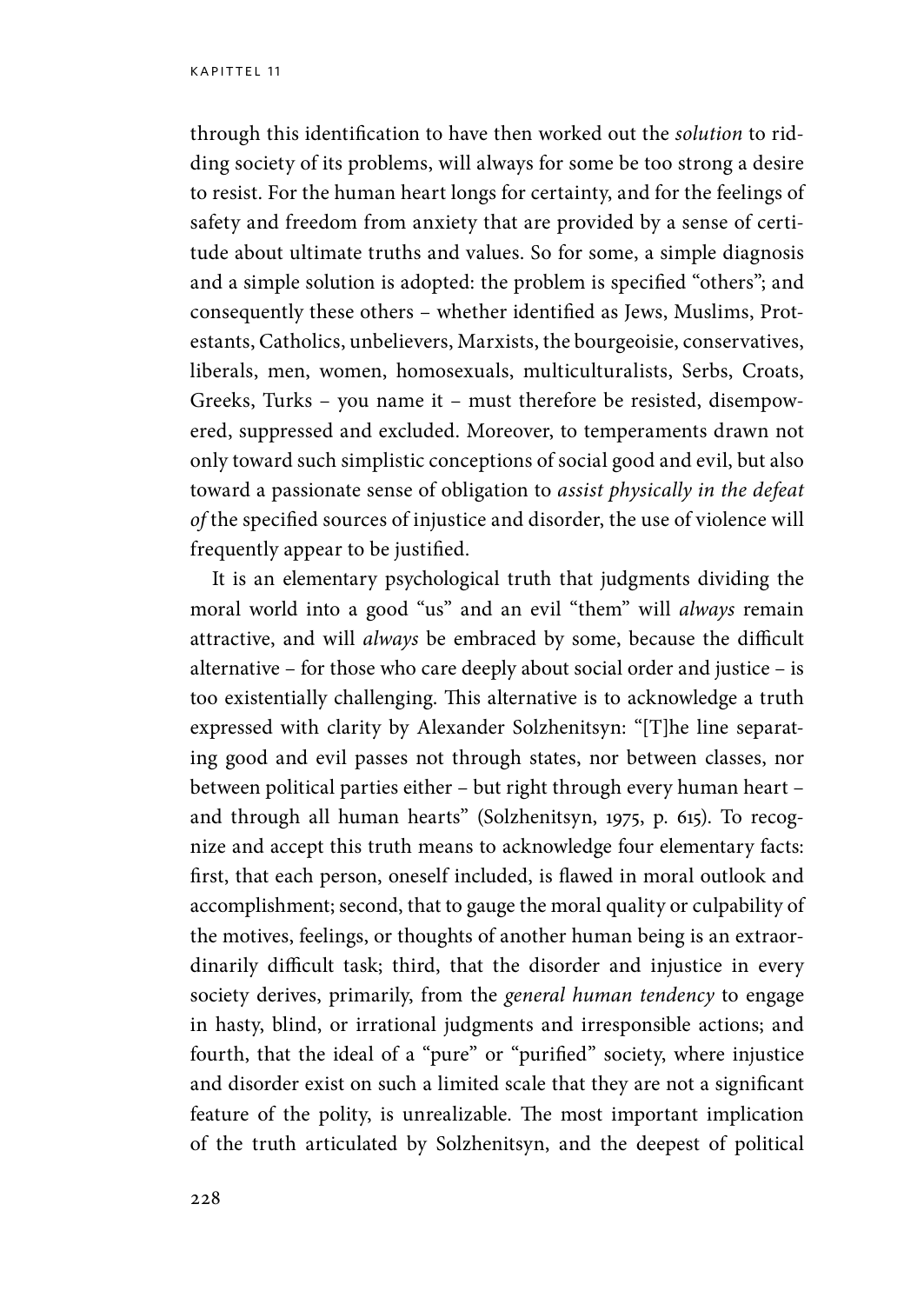ironies, is that a truly well ordered society – indeed, the best society achievable – is one in which it is broadly recognized among the citizenry that a significant degree of personal and social disorder is an irremovable and essential part of the social fabric.

So, a second factor that could play a major role in safeguarding a society's commitment to the principle of human equality and inclusiveness, after the shock of a terror attack, would be broad social recognition that there will always remain within civic life a *permanent tension* between those drawn toward intolerance and hatred and those whose psyches are drawn, instead, toward an empathic and principled inclusiveness. Advancing the social vision of increased "democracy, openness, and humanity" means in part, then, promoting and increasing an understanding of the *inescapability* of the social tension between tolerant and intolerant persons.

If we combine these two factors – social and governmental appreciation of both 1) the inescapably transcendent basis of human equality, and 2) the unavoidability of a degree of social disorder and tension due in part to the inevitable presence of intolerant, hateful, and violent persons – we may recognize an insight that lies at the core of much traditional philosophical and theological teaching about society and politics. This is the insight that the ideal of a "perfect society" is, on the one hand, of profound importance for existential and political orientation; but, on the other, must be recognized to be precisely that – an ideal, i.e., a transcendent ideal. Plato, who is often misrepresented as a political utopian, is in fact careful to make this point at the close of Book IX of *Republic*: that the perfect *politeia* exists, if at all, not on earth but only in "heaven," as a "pattern" that a person – through careful analysis of what justice entails – may study in order to bring the inward "city" of his or her psyche into good order, and so live with others in a proper manner (as exemplified by the virtue and discursive "openness" of Socrates) (*Republic*, 591d–592b).

The crucial point here is that there can indeed be in a society "more democracy, more openness, more humanity," but never *complete* democracy, openness, and humanity. Furthermore, the progress that does consist in a broadening commitment to these principles and their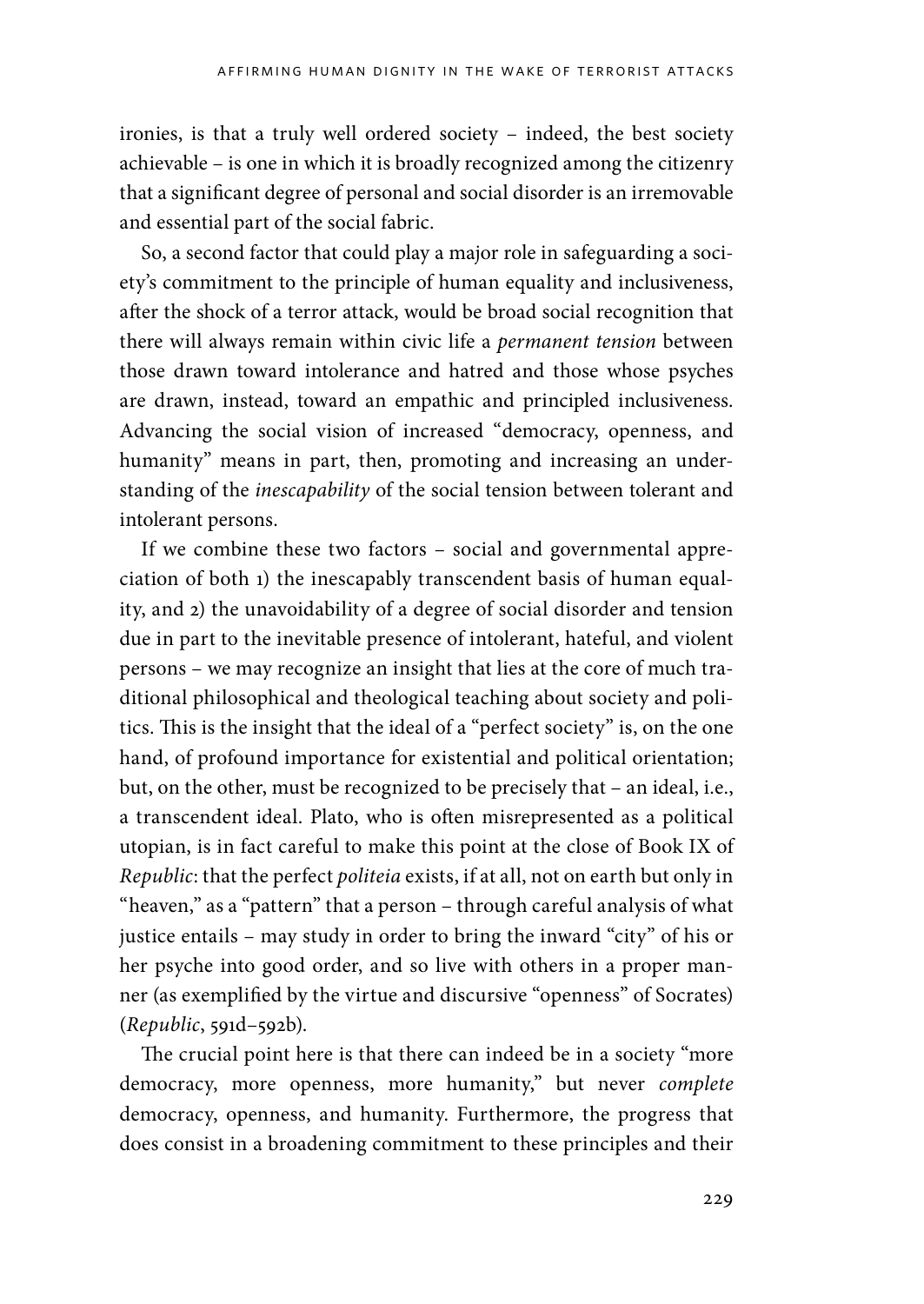associated values can never be taken for granted. After the shock of terror, a society will be tested by strong temptations to limit civil liberties or rights, or to retreat into a protective, less inclusive nationalism. In other words, there is no *assured* progress in social affairs, nationally or internationally – no inexorable march toward an ever-more enlightened political world – as twentieth and twenty-first century history has made devastatingly clear. Progress and decline are both *ever-present possibilities* in social and political life; and the potential for certain types of decline – the ascendance of parochial and atavistic outlooks and policies; implementation of the barbarism of curtailing the rights of selected groups; even retreat from recognition of the equal basic dignity of all human beings – appears to be enhanced, in present times, in western European countries and the United States, as a result of continuing terrorist attacks, the challenges brought by large-scale immigration (both legal and illegal), and all of the difficulties, many unforeseen, of creating an adequately just and broadly well-functioning pluralistic society where differences of religious belief, political persuasion, gender, sexual orientation, ethnicity, national origin, and cultural heritage are accommodated and legally protected.

Central to that accommodation and protection – and thus to progress, always at risk – is, as I have been arguing, broad societal commitment to the principle of universal human equality. And this is a commitment that can be not only sustained but also even *enhanced*, among a resilient people after the shock of terror. As Hans Joas has argued, experiences of extreme violence and "cultural trauma" can, under appropriate circumstances, serve as the catalyst for increased public commitment to universalist values – as when, for example, Nazi atrocities during the Second World War gave rise to the Universal Declaration of Human Rights, which was recognizably crafted as a response to those outrages (Joas, 2013, pp. 72–73).9 Thus a terrorist's attacks, driven by hatred and fear of certain human "others," may, in a final irony, become occasions for increased social awareness that respect for and *love of universal humanity* – arising from recognition of the equal basic dignity of every person – is the

<sup>9</sup> On "cultural trauma," see also Alexander, Eyerman, Giesen, Smelser, & Sztompka (2004).